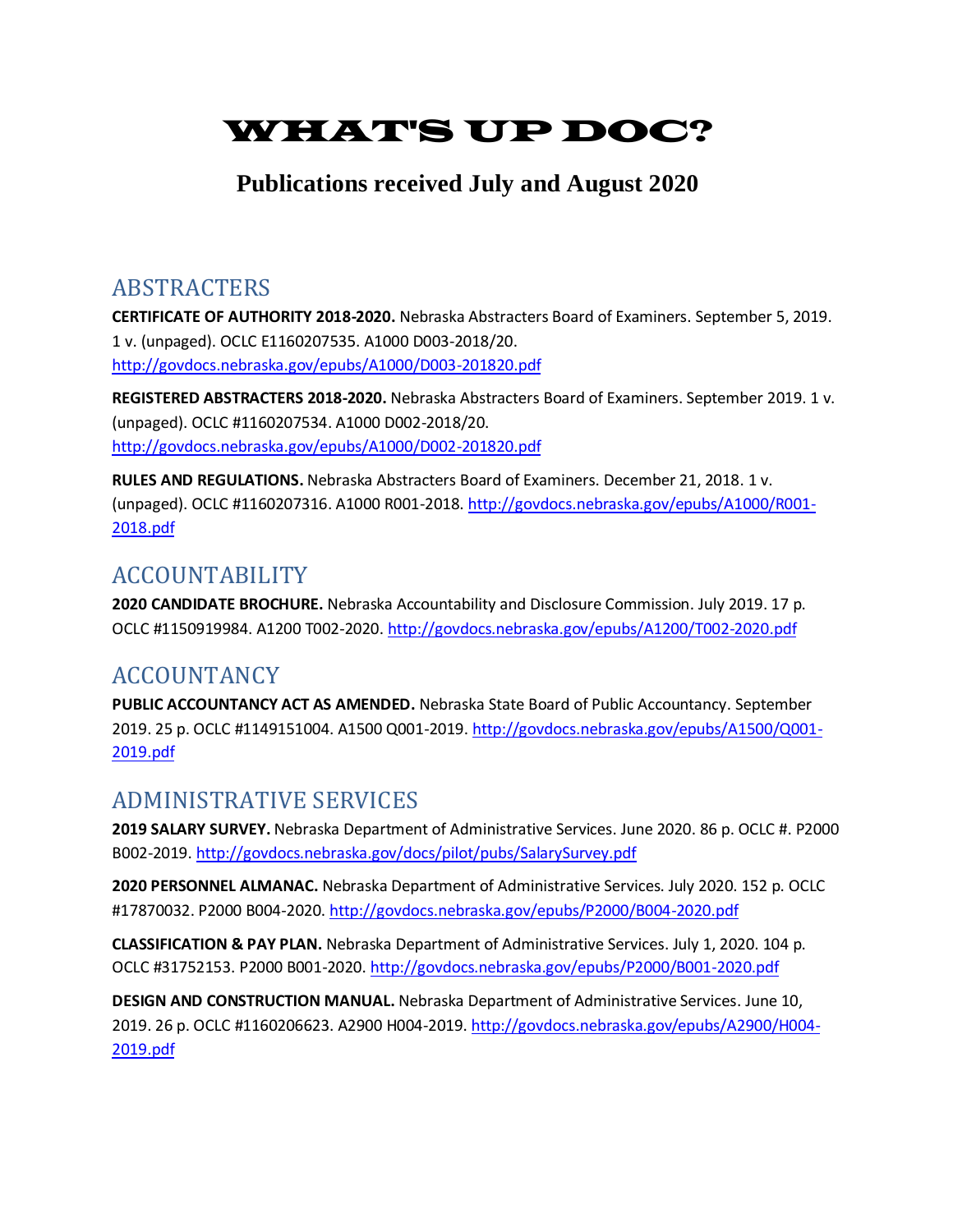**HISTORIC PROPERTY SURVEY, GRAND ISLAND, VETERANS HOME, GRAND ISLAND, HALL COUNTY, NEBRASKA.** Nebraska Department of Administrative Services. April 2016. 1 v. (unpaged). OCLC #1150919849. A2900 B003-2016[. http://govdocs.nebraska.gov/epubs/A2900/B003-2016.pdf](http://govdocs.nebraska.gov/epubs/A2900/B003-2016.pdf)

**STATE OF NEBRASKA PARKING STUDY.** Nebraska Department of Administrative Services. December 31, 2019. 46 p. OCLC #1150919983. A2900 B004-2019[. http://govdocs.nebraska.gov/epubs/A2900/B004-](http://govdocs.nebraska.gov/epubs/A2900/B004-2019.pdf) [2019.pdf](http://govdocs.nebraska.gov/epubs/A2900/B004-2019.pdf)

### AGRICULTURE

**EXPORT CERTIFICATION POLICY AND PROTOCOL FOR EXPORTERS.** Nebraska Department of Agriculture. 2017. 12 p. OCLC #1149151252. A5510 H001-2017[. http://govdocs.nebraska.gov/epubs/A5510/H001-](http://govdocs.nebraska.gov/epubs/A5510/H001-2017.pdf) [2017.pdf](http://govdocs.nebraska.gov/epubs/A5510/H001-2017.pdf)

### ANNUAL REPORTS

**21ST BIENNIAL REPORT OF THE NEBRASKA POWER REVIEW BOARD.** Nebraska Power Review Board. 2020. 65 p. OCLC #7616559. W1400 A001-2018/20[. http://govdocs.nebraska.gov/epubs/W1400/A001-](http://govdocs.nebraska.gov/epubs/W1400/A001-201820.pdf) [201820.pdf](http://govdocs.nebraska.gov/epubs/W1400/A001-201820.pdf)

**63RD ANNUAL REPORT.** Nebraska State Board of Examiners for Registered Land Surveyors. July 1, 2020. 59 p. OCLC #22418161. S5000 A001-2019/20[. http://govdocs.nebraska.gov/epubs/S5000/A001-](http://govdocs.nebraska.gov/epubs/S5000/A001-201920.pdf) [201920.pdf](http://govdocs.nebraska.gov/epubs/S5000/A001-201920.pdf)

**ANNUAL REPORT 2018.** Nebraska Commission for the Deaf and Hard of Hearing. March 15, 2019. 11 p. OCLC #21120826. H3500 A001-2018.<http://govdocs.nebraska.gov/epubs/H3500/A001-2018.pdf>

**ANNUAL REPORT 2019.** Nebraska Commission for the Deaf and Hard of Hearing. 2019. 1 v. (unpaged). OCLC #21120826. H3500 A001-2019.<http://govdocs.nebraska.gov/epubs/H3500/A001-2019.pdf>

**NEBRASKA TAS INCENTIVES 2019 ANNUAL REPORT TO THE NEBRASKA LEGISLATURE.** Nebraska Department of Revenue. July 15, 2020. 96 p. OCLC #28437534. R5000 A002-2019. <http://govdocs.nebraska.gov/epubs/R5000/A002-2019.pdf>

**TRAFFIC CRASH FACTS : 2019 ANNUAL REPORT.** Nebraska Department of Transportation. 2019. 32 p. OCLC #1012398550. R6000 S001-2019.<http://govdocs.nebraska.gov/epubs/R6000/S001-2019.pdf>

### AUDIT REPORTS

**ATTESTATION REPORT OF THE NEBRASKA ABSTRACTORS BOARD OF EXAMINERS, JULY 1, 2018, THROUGH DECEMBER 31, 2019.** Nebraska Auditor of Public Accounts. May 6, 2020. 19 p. OCLC #1159719869. A9000 B458-2018/19[. http://govdocs.nebraska.gov/epubs/A9000/B458-201819.pdf](http://govdocs.nebraska.gov/epubs/A9000/B458-201819.pdf)

**ATTESTATION REPORT OF THE NEBRASKA COMMISSION FOR THE DEAF AND HARD OF HEARING, JULY 1, 2018, THROUGH DECEMBER 31, 2019.** Nebraska Auditor of Public Accounts. May 27, 2020. 14 p. OCLC #1159719870. A9000 B397-2018/19.<http://govdocs.nebraska.gov/epubs/A9000/B397-201819.pdf>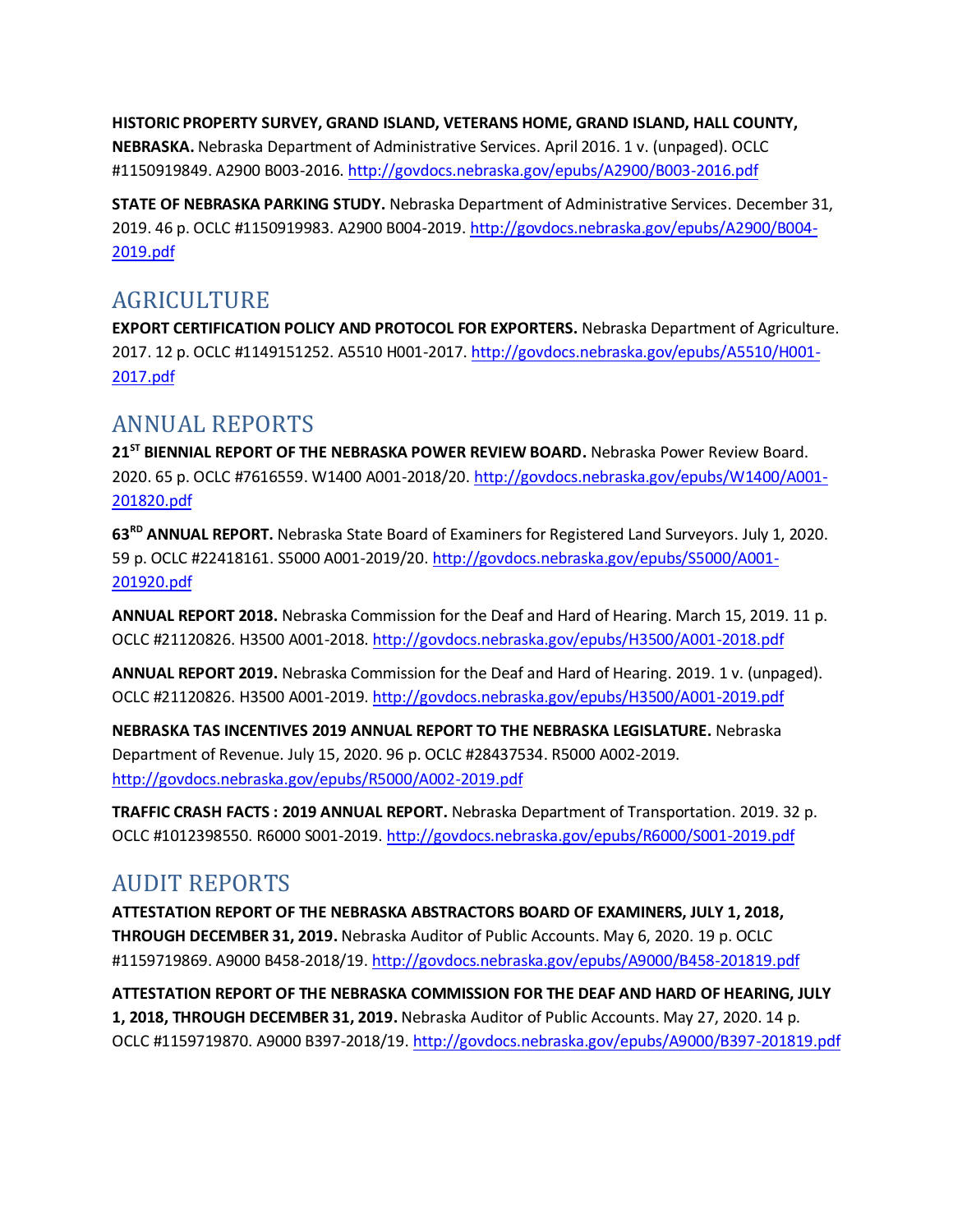**ATTESTATION REPORT OF THE NEBRASKA COMMISSION ON INDIAN AFFAIRS, JULY 1, 2018, THROUGH DECEMBER 31, 2019.** Nebraska Auditor of Public Accounts. May 8, 2020. 16 p. OCLC #1159720134. A9000 B433-2018/19.<http://govdocs.nebraska.gov/epubs/A9000/B433-201819.pdf>

**ATTESTATION REPORT OF THE NEBRASKA DEPARTMENT OF HEALTH AND HUMAN SERVICES PROGRAM 264--CHILDREN AND FAMILY SERVICES ADMINISTRATION, JULY 1, 2018, THROUGH DECEMBER 31, 2019**. Nebraska Auditor of Public Accounts. June 3, 2020. 13 p. OCLC #1159720180. A9000 B572-2018/19.<http://govdocs.nebraska.gov/epubs/A9000/B572-201819.pdf>

**ATTESTATION REPORT OF THE NEBRASKA STATE BOARD OF LANDSCAPE ARCHITECTS, JULY 1, 2018, THROUGH DECEMBER 31, 2019.** Nebraska Auditor of Public Accounts. June 4, 2020. 12 p. OCLC #1159719871. A9000 B428-2018/19[. http://govdocs.nebraska.gov/epubs/A9000/B428-201819.pdf](http://govdocs.nebraska.gov/epubs/A9000/B428-201819.pdf)

**AUDIT REPORT OF THE … COUNTY EMPLOYEES RETIREMENT PLAN—CASH BALANCE BENEFIT : EMPLOYER GASB STATEMENT NO. 68 SCHEDULES, SCHEDULE OF EMPLOYER ALLOCATIONS, AND SCHEDULE OF PENSION AMOUNTS BY EMPLOYER FOR THE YEAR ENDED DECEMBER 31, 2020**. Nebraska Auditor of Public Accounts. July 30, 2020. 13 p. OCLC #451674887. A9000 B532-2019. <http://govdocs.nebraska.gov/epubs/A9000/B532-2019.pdf>

**AUDIT REPORT OF THE … SCHOOL EMPLOYEES RETIREMENT PLAN : EMPLOYER GASB STATEMENT NO. 68 SCHEDULES, SCHEDULE OF ALLOCATED PROPORTION BY EMPLOYER, AND SCHEDULE OF NET PENSION LIABILITY, AND SCHEDULE OF PENSION AMOUNTS BY EMPLOYER FOR THE YEAR ENDED JUNE 3**. Nebraska Auditor of Public Accounts. July 30, 2020. 28 p. OCLC #3951676643. A9000 B533-2019. <http://govdocs.nebraska.gov/epubs/A9000/B533-2019.pdf>

**AUDIT REPORT OF THE … STATE AND COUNTY EMPLOYEES RETIREMENT PLANS : PENSION TRUST FUNDS OF THE STATE OF NEBRASKA, JANUARY 1, 2019, THROUGH DECEMBER 31, 2019**. Nebraska Auditor of Public Accounts. July 30, 2020. 46 p. OCLC #47770522. A9000 B041-2019. <http://govdocs.nebraska.gov/epubs/A9000/B041-2019.pdf>

**AUDIT REPORT OF THE VILLAGE OF GREENWOOD, OCTOBER 1, 2018, THROUGH SEPTEMBER 30, 2019.**  Nebraska Auditor of Public Accounts. March 5, 2020. 13 p. OCLC #1147876627. A9000 B844-2018/19. <http://govdocs.nebraska.gov/epubs/A9000/B844-201819.pdf>

**DEPARTMENT OF REVENUE CAFR MANAGEMENT LETTER.** Nebraska Auditor of Public Accounts. December 19, 2019. 3 p. OCLC #1147877841. A9000 T130-2019. <http://govdocs.nebraska.gov/epubs/A9000/T130-2019.pdf>

**HALL COUNTRY AIRPORT AUTHORITY LETTER.** Nebraska Auditor of Public Accounts. August 30, 2019. 4 p. OCLC #1147876726. A9000 T506-2019.<http://govdocs.nebraska.gov/epubs/A9000/T506-2019.pdf>

**NEBRASKA BOARD OF EDUCATIONAL LANDS AND FUNDS CAFR MANAGEMENT LETTER.** Nebraska Auditor of Public Accounts. December 19, 2019. 4 p. OCLC #1147877840. A9000 T150-2019 (Dec). <http://govdocs.nebraska.gov/epubs/A9000/T150-2019dec.pdf>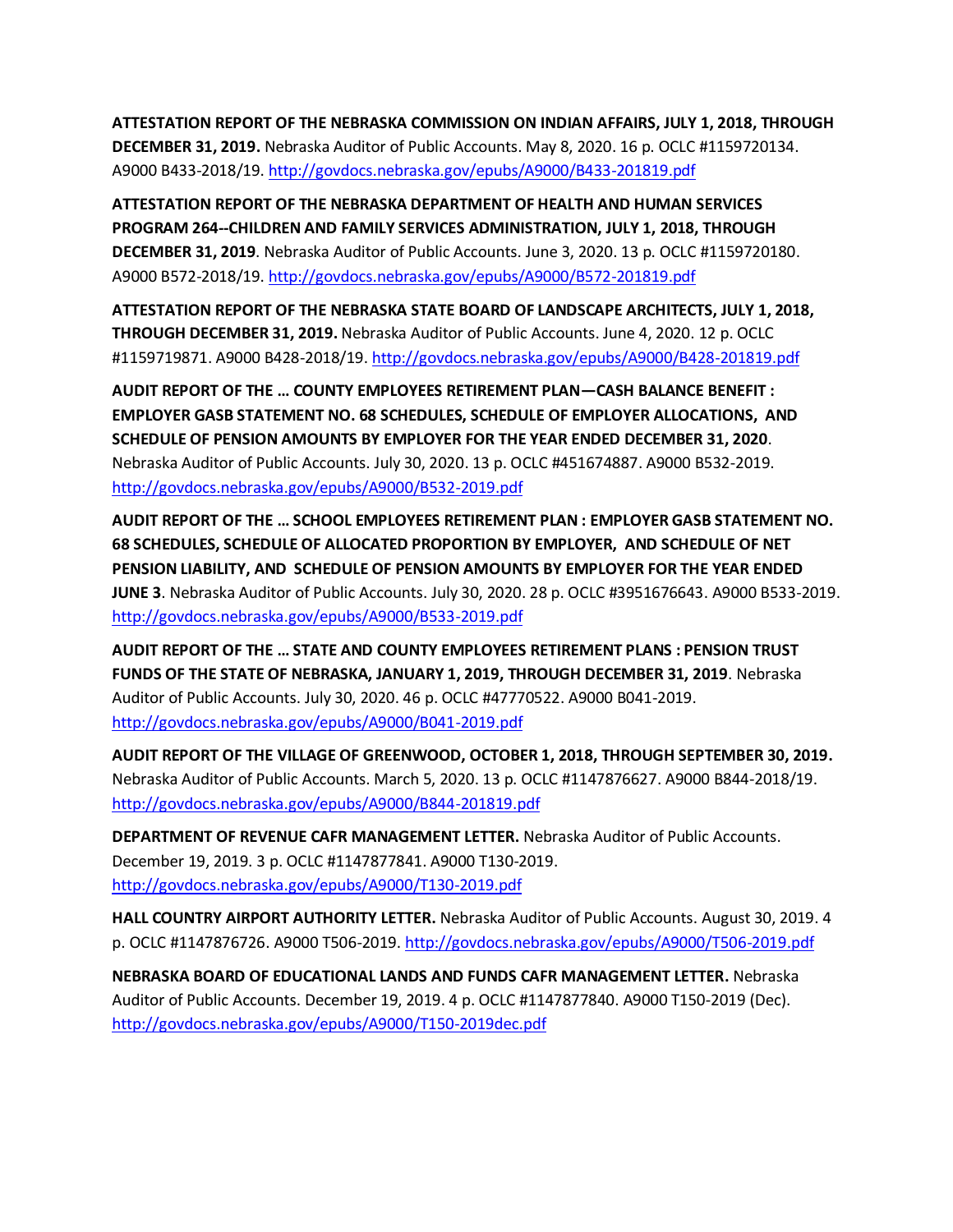#### BROADBAND

**RURAL BROADBAND TASK FORCE : FINDINGS AND RECOMMENDATIONS.** Nebraska Rural Broadband Task Force. October 2019. 31 p. OCLC #1151354618. L3790 B064-2019. <http://govdocs.nebraska.gov/epubs/L3790/B064-2019.pdf>

#### CHILD WELFARE

**SERIOUS INJURY OF A SEVEN-YEAR-OLD-BOY DUE TO ABUSE AND NEGLECT AFTER THE FAMILY WAS INVOLVED IN A NON-COURT CASE : SUMMARIZED REPORT OF INVESTIGATION**. Office Inspector General of Nebraska Child Welfare. 2019. 25 p. OCLC #1152891547. L3450 B002-2019. <http://govdocs.nebraska.gov/epubs/L3450/B002-2019.pdf>

## COLLEGES & UNIVERSITIES

**RECOMMENDED SALARIES FOR... [EMPLOYEES WITHIN THE NEBRASKA STATE COLLEGE SYSTEM].**  Nebraska State College System. May 29, 2020. 1 v. (unpaged). OCLC #46961104. C2000 D002-2020/21. <http://govdocs.nebraska.gov/epubs/C2000/D002-202021.pdf>

### ECONOMIC DEVELOPMENT

**2011 NEBRASKA ANALYSIS OF IMPEDIMENTS TO FAIR HOUSING CHOICE : VOLUME II—TECHNICAL APPENDIX.** Nebraska Department of Economic Development. January 10, 2012. 132 p. OCLC #1097200176. E1200 B026-2011 (v.2).<http://govdocs.nebraska.gov/epubs/E1200/B026-2011v2.pdf>

**2012 NEBRASKA ANALYSIS OF IMPEDIMENTS TO FAIR HOUSING CHOICE : VOLUME I—FINAL REPORT.**  Nebraska Department of Economic Development. January 10, 2012. 158 p. OCLC #1097200176. E1200 B026-2011 (v.1)[. http://govdocs.nebraska.gov/epubs/E1200/B026-2011v1.pdf](http://govdocs.nebraska.gov/epubs/E1200/B026-2011v1.pdf)

**2018-2019 FINAL EVALUATION : NEBRASKA DEVELOPING YOUTH TALENT INITIATIVE.** Nebraska Department of Economic Development. September 2019. 33 p. OCLC #1152528305. E1000 B086- 2018/19.<http://govdocs.nebraska.gov/epubs/E1000/B086-201819.pdf>

**ANGEL INVESTMENT TAX CREDIT PROGRAM REPORT COVERING AUGUST 2011-DECEMBER 2018.**  Nebraska Department of Economic Development. November 13, 2019. 33 p. OCLC #1152528304. E1000 B085-2019[. http://govdocs.nebraska.gov/epubs/E1000/B085-2019.pdf](http://govdocs.nebraska.gov/epubs/E1000/B085-2019.pdf)

**ECONOMIC AND DEMOGRAPHIC TRENDS : COLUMBUS, PLATTE COUNTY AND THE SURROUNDING AREA.** Nebraska Public Power District. December 2019. 26 p. OCLC #1145701519. P8400 S002.5981- 2019[. http://govdocs.nebraska.gov/epubs/P8400/S002.5981-2019.pdf](http://govdocs.nebraska.gov/epubs/P8400/S002.5981-2019.pdf)

**ECONOMIC AND DEMOGRAPHIC TRENDS : GAGE COUNTY AND THE SURROUNDING AREA.** Nebraska Public Power District. February 2020. 28 p. OCLC #1145697273. P8400 S002.2300-2020. <http://govdocs.nebraska.gov/epubs/P8400/S002.2300-2020.pdf>

**ECONOMIC AND DEMOGRAPHIC TRENDS : HOLT COUNTY AND THE SURROUNDING AREA.** Nebraska Public Power District. December 2019. 26 p. OCLC #1145701518. P8400 S002.2902-2019. <http://govdocs.nebraska.gov/epubs/P8400/S002.2902-2019.pdf>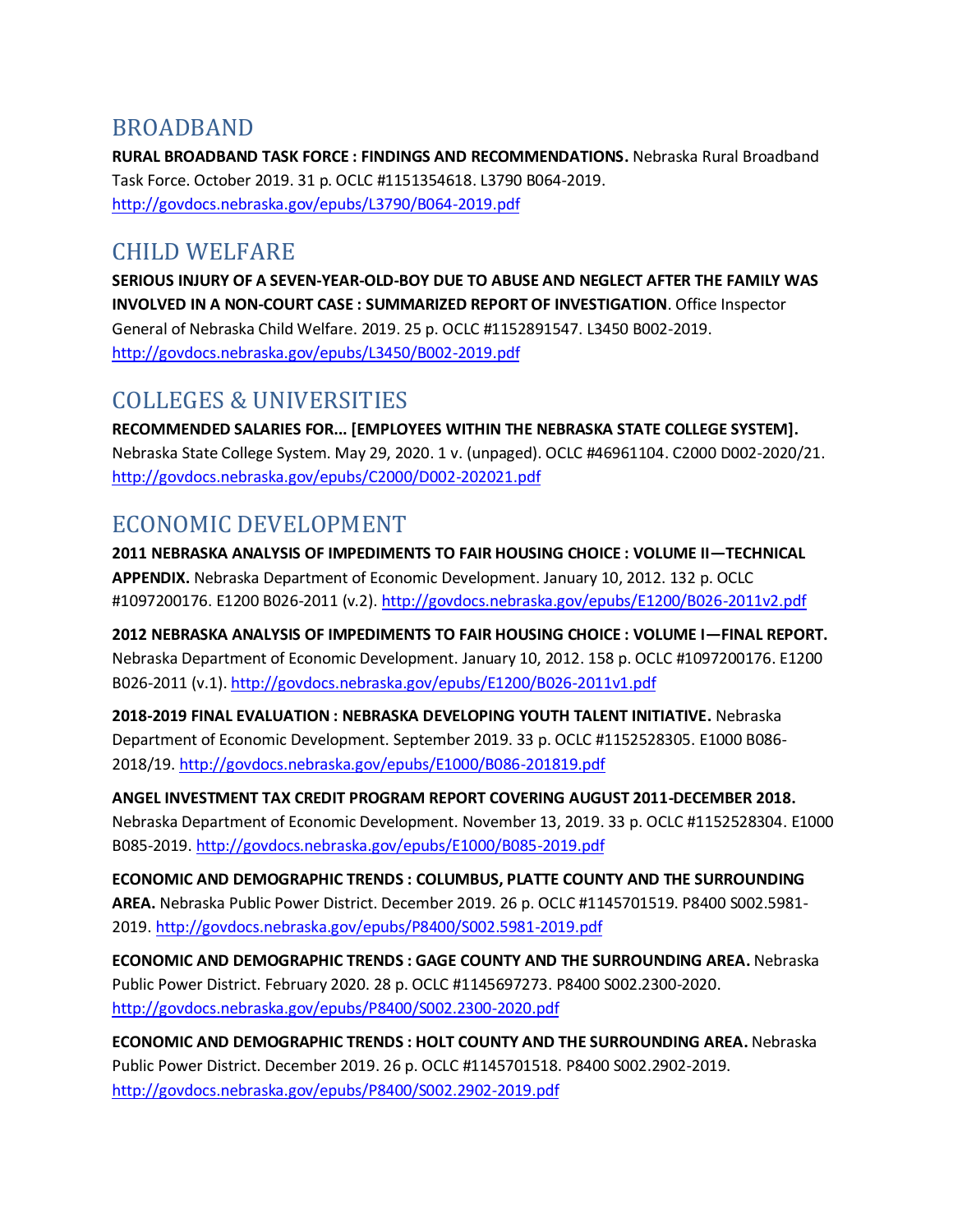**ECONOMIC AND DEMOGRAPHIC TRENDS : KNOX COUNTY AND THE SURROUNDING AREA.** Nebraska Public Power District. December 2019. 26 p. OCLC #1145701307. P8400 S002.4045-2019. <http://govdocs.nebraska.gov/epubs/P8400/S002.4045-2019.pdf>

**ECONOMIC AND DEMOGRAPHIC TRENDS : NORTH PLATTE, LINCOLN COUNTY AND THE SURROUNDING AREA.** Nebraska Public Power District. February 2020. 28 p. OCLC #1145699156. P8400 S002.4366-2020. <http://govdocs.nebraska.gov/epubs/P8400/S002.4366-2020.pdf>

**ECONOMIC AND DEMOGRAPHIC TRENDS : OGALLALA, KEITH COUNTY AND THE SURROUNDING AREA.**  Nebraska Public Power District. January 2020. 26 p. OCLC #1145701306. P8400 S002.3903-2020. <http://govdocs.nebraska.gov/epubs/P8400/S002.3903-2020.pdf>

**ECONOMIC AND DEMOGRAPHIC TRENDS : YORK COUNTY AND THE SURROUNDING AREA.** Nebraska Public Power District. December 2019. 26 p. OCLC #1145701520. P8400 S002.9485-2019. <http://govdocs.nebraska.gov/epubs/P8400/S002.9485-2019.pdf>

**NEBRASKA AFFORDABLE HOUSING TRUST FUND 2018 QUALIFIED ALLOCATION PLAN : FINAL.** Nebraska Department of Economic Development. 2018. 20 p. OCLC #1097193449. E1200 B033-2018. <http://govdocs.nebraska.gov/epubs/E1200/B033-2018a.pdf>

**NEBRASKA AFFORDABLE HOUSING TRUST FUND 2019 QUALIFIED ALLOCATION PLAN.** Nebraska Department of Economic Development. 2019. 15 p. OCLC #1097200125. E1200 B033-2019 (Prop). <http://govdocs.nebraska.gov/epubs/E1200/B033-2019p.pdf>

**NEBRASKA AFFORDABLE HOUSING TRUST FUND 2019 QUALIFIED ALLOCATION PLAN : FINAL.** Nebraska Department of Economic Development. 2019. 26 p. OCLC #1097200027. E1200 B033-2019. <http://govdocs.nebraska.gov/epubs/E1200/B033-2019.pdf>

**NEBRASKA PROFIT OPPORTUNITIES FOR FOOD MANUFACTURING.** Nebraska Public Power District. January 2020. 1 v. (various pagings). OCLC #1159989968. P8400 B031-2020. <http://govdocs.nebraska.gov/epubs/P8400/B031-2020.pdf>

**NEBRASKA PROFIT OPPORTUNITIES FOR MANUFACTURERS OF FABRICATED METAL PRODUCTS.**  Nebraska Public Power District. February 2020. 1 v. (various pagings). OCLC #1152173495. P8400 B027- 2020[. http://govdocs.nebraska.gov/epubs/P8400/B027-2020.pdf](http://govdocs.nebraska.gov/epubs/P8400/B027-2020.pdf)

**OFFICIAL COMMUNITY GUIDE : SCHUYLER, NEBRASKA.** Nebraska Public Power District. December 2019. 35 p. OCLC #1151660605. P8400 B001.6955-2019. <http://govdocs.nebraska.gov/epubs/P8400/B001.6955-2019.pdf>

#### EDUCATION

**2020 FACTUAL LOOK AT HIGHER EDUCATION IN NEBRASKA.** Nebraska's Coordinating Commission for Postsecondary Education. June 2020. 1 v. (various pagings). OCLC #24681795. E4000 B027-2020 (Pt. B). <http://govdocs.nebraska.gov/epubs/E4000/B027-2020b.pdf>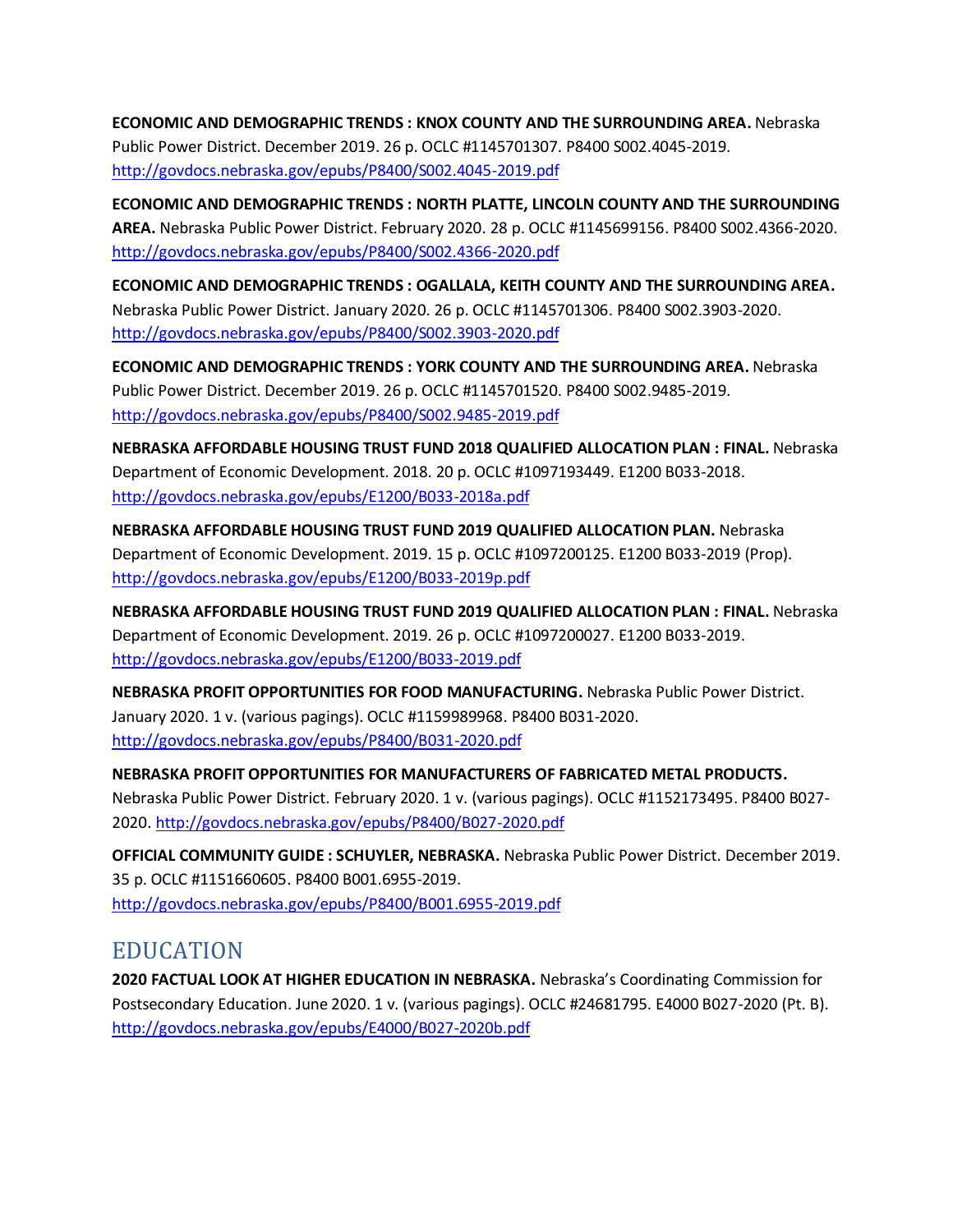#### ENVIRONMENT

**AIR QUALITY PERMIT PROGRAM EMISSION FEE APPROPRIATIONS REPORT.** Nebraska Department of Environment and Energy. December 3, 2019. 15 p. OCLC #1152528306. E6700 B005-2019. <http://govdocs.nebraska.gov/epubs/E6700/B005-2019.pdf>

#### **EXTENSION**

**2015 NEBRASKA FEEDYARD.** University of Nebraska—Lincoln Extension. 2015. 15 p. OCLC #1105930375. U2250 H001.0836-2015.

**BEEF COW SHARE LEASE AGREEMENTS.** University of Nebraska—Lincoln Extension. 2015. 5 p. OCLC #1105930379. U2250 H001.0841-2015.

**BEES AND WASPS AROUND THE HOME AND LANDSCAPE.** University of Nebraska—Lincoln Extension. 2017. 21 p. OCLC #1159595349. U2250 H001.3023-2017.

**COMMON STALK ROT DISEASES OF CORN.** University of Nebraska—Lincoln Extension. 2014. 8 p. OCLC #1161989975. U2250 H001.1898-2014.

**CORN DISEASE PROFILES : DISEASES FAVORED BY DRY CONDITIONS.** University of Nebraska—Lincoln Extension. 2016. 2 p. OCLC #1161989973. U2250 H001.1910-2016.

**CORN DISEASE PROFILES : DISEASES FAVORED BY WET CONDITIONS.** University of Nebraska—Lincoln Extension. 2016. 2 p. OCLC #1161989974. U2250 H001.1909-2016.

**CORN DISEASE PROFILES : DISEASES FAVORED BY WOUNDING.** University of Nebraska—Lincoln Extension. 2018. 2 p. OCLC #1161989977. U2250 H001.3032-2018.

**CORN INSECTS - QUICK REFERENCE GUIDE.** University of Nebraska—Lincoln Extension. November 2013. 7 p. OCLC #1159595343. U2250 H001.1562-2013.

**ECONOMIC GROWTH THROUGH ENTREPRENEURSHIP.** University of Nebraska—Lincoln Extension. 2018. 3 p. OCLC #1155923644. U2550 H033.2290-2018.

**ERGOT OF SMALL GRAIN CEREALS AND GRASSES AND ITS HEALTH EFFECTS ON HUMANS AND LIVESTOCK.** University of Nebraska—Lincoln Extension. 2011. 7 p. OCLC #1161989993. U2250 H001.1880-2011.

**EXPANDED LEARNING OPPORTUNITIES : PARENT/FAMILY ENGAGEMENT.** University of Nebraska— Lincoln Extension. 2014. 3 p. OCLC #1105200010. U2250 H001.0488-2014.

**EXPANDED LEARNING OPPORTUNITIES : PARENT/FAMILY ENGAGEMENT.** University of Nebraska— Lincoln Extension. 2014. 3 p. OCLC #1105200009. U2250 H001.0487-2014.

**FIT TESTING A RESPIRATOR FOR PESTICIDE APPLICATIONS.** University of Nebraska—Lincoln Extension. 2018. 10 p. OCLC #1159595222. U2250 H001.3027-2018.

**FUMIGATING FARM-STORED GRAIN WITH ALUMINUM PHOSPHIDE.** University of Nebraska—Lincoln Extension. 2013. 11 p. OCLC #1105930378. U2250 H001.2508-2013.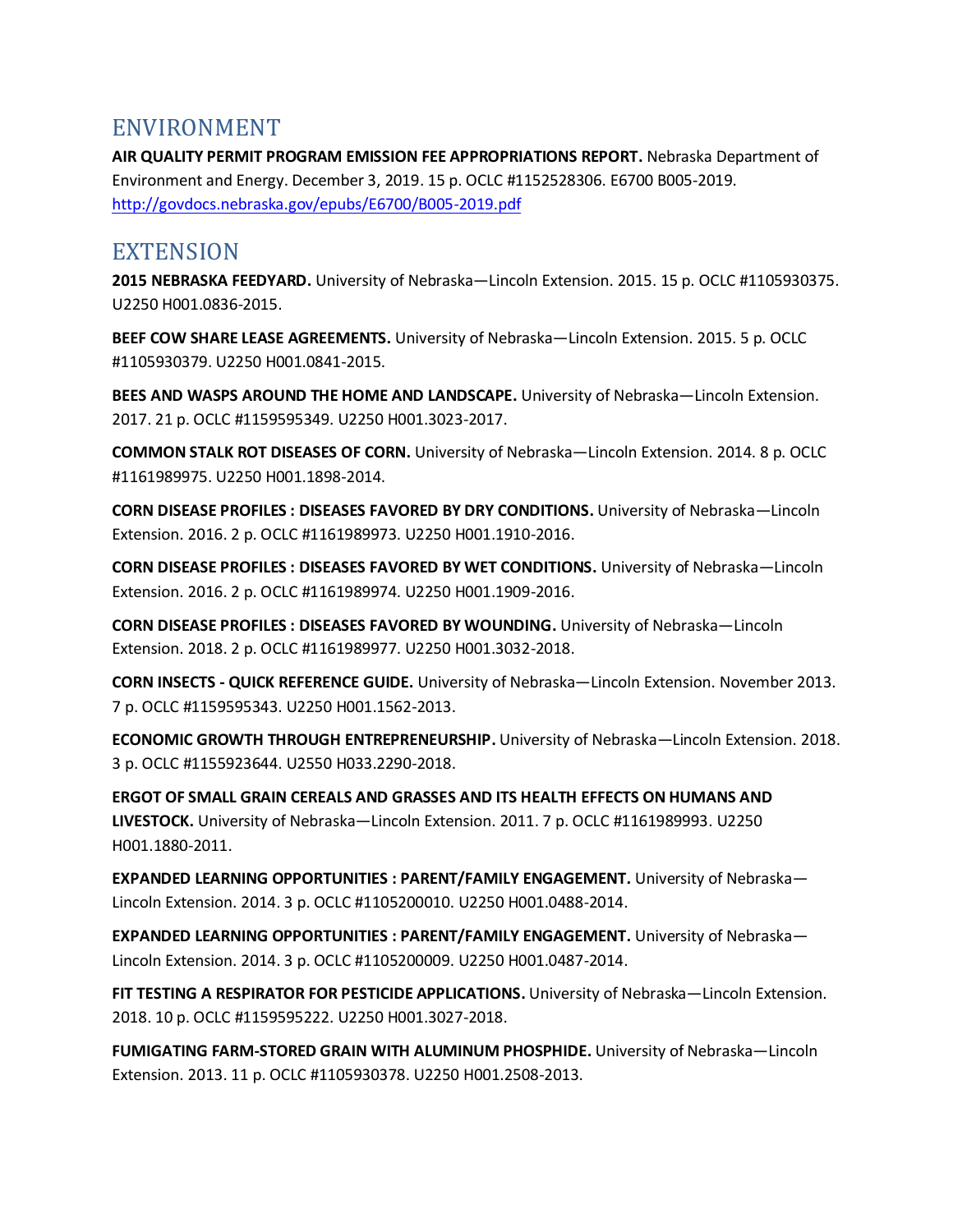#### **IDENTIFICATION OF GRASS WEEDS COMMONLY FOUND IN AGRONOMIC CROPS IN NEBRASKA.**

University of Nebraska—Lincoln Extension. 2017. 15 p. OCLC #1162819660. U2250 H001.3020-2017.

**MUSK THISTLE : BIOLOGY, IDENTIFICATION, DISTRIBUTION, CONTROL.** University of Nebraska—Lincoln Extension. March 2012. 8 p. OCLC #1162819711. U2250 H001.0176-2012.

**PEA PRODUCTION IN THE HIGH PLAINS.** University of Nebraska—Lincoln Extension. 2013. 11 p. OCLC #77080328. U2250 H001.0187-2013.<http://www.wyomingextension.org/agpubs/pubs/ec187.pdf>

**PETROLEUM PIPELINES—FACTS AND SAFETY.** University of Nebraska—Lincoln Extension. 2016. 10 p. OCLC #1159595342. U2250 H001.3003-2016.

**PINTO AND GREAT NORTHERN BEAN PRICES : HISTORICAL TRENDS AND SEASONAL PATTERNS.**  University of Nebraska—Lincoln Extension. 2014. 9 p. OCLC #1105930377. U2250 H001.0825-2014.

**PLUMELESS THISTLE : BIOLOGY, IDENTIFICATION, DISTRIBUTION, CONTROL.** University of Nebraska— Lincoln Extension. January 2010. 7 p. OCLC #1162819710. U2250 H001.0172-2010.

**POTENTIAL (REFERENCE) AND ACTUAL EVAPOTRANSPIRATION TRENDS ACROSS U.S. HIGH PLAINS IN RELATION TO IRRIGATION DEVELOPMENT AND CLIMATE CHANGE**. University of Nebraska—Lincoln Extension. 2014. 12 p. OCLC #11057589977. U2250 H001.0712-2014.

**PRINCIPLES AND OPERATIONAL CHARACTERISTICS OF WATERMARK GRANULAR MATRIX SENSOR TO MEASURE SOIL WATER STATUS AND ITS PRACTICAL APPLICATIONS FOR IRRIGATION MANAGEMENT IN VARIOUS SOIL TEXTURES**. University of Nebraska—Lincoln Extension. 2014. 16 p. OCLC #1105758978. U2250 H001.0783-2014.

**PRUNING FRUIT TREES.** University of Nebraska—Lincoln Extension. 2018. 11 p. OCLC #1162819531. U2250 H001.1233-2018.

**RESPIRATORS HANDLING PESTICIDES.** University of Nebraska—Lincoln Extension. 2017. 8 p. OCLC #1159595221. U2250 H001.3021-2017.

**SAFE TRANSPORT, STORAGE, AND DISPOSAL OF PESTICIDES.** University of Nebraska—Lincoln Extension. May 2013. 13 p. OCLC #1105930376. U2250 H001.2507-2013.

**SELECTING A PROFESSIONAL LAWN AND LANDSCAPE MAINTENANCE COMPANY.** University of Nebraska—Lincoln Extension. 2017. 1 v. (unpaged). OCLC #1155923642. U2250 H033.1617-2017.

**SELECTIVE BIRD FEEDING : DETERRING NUISANCE WILDLIFE FROM BIRD FEEDERS.** University of Nebraska—Lincoln Extension. 2012. 12 p. OCLC #1159595344. U2250 H001.1783-2012.

**SOILBORNE ROOT AND STEM DISEASES OF DRY BEANS IN NEBRASKA.** University of Nebraska—Lincoln Extension. 2011. 10 p. OCLC #1161989976. U2250 H001.1869-2011.

**STATISTICAL REPORT FOR INJURY YEARS 2009-2018.** University of Nebraska—Lincoln Extension. 2018. 7 p. OCLC #1159989956. W3500 S002-2009/18.

**STORMWATER MANAGEMENT : HOW TO MAKE A RAIN BARREL.** University of Nebraska—Lincoln Extension. 2014. 8 p. OCLC #1162819712. U2250 H001.2001-2014.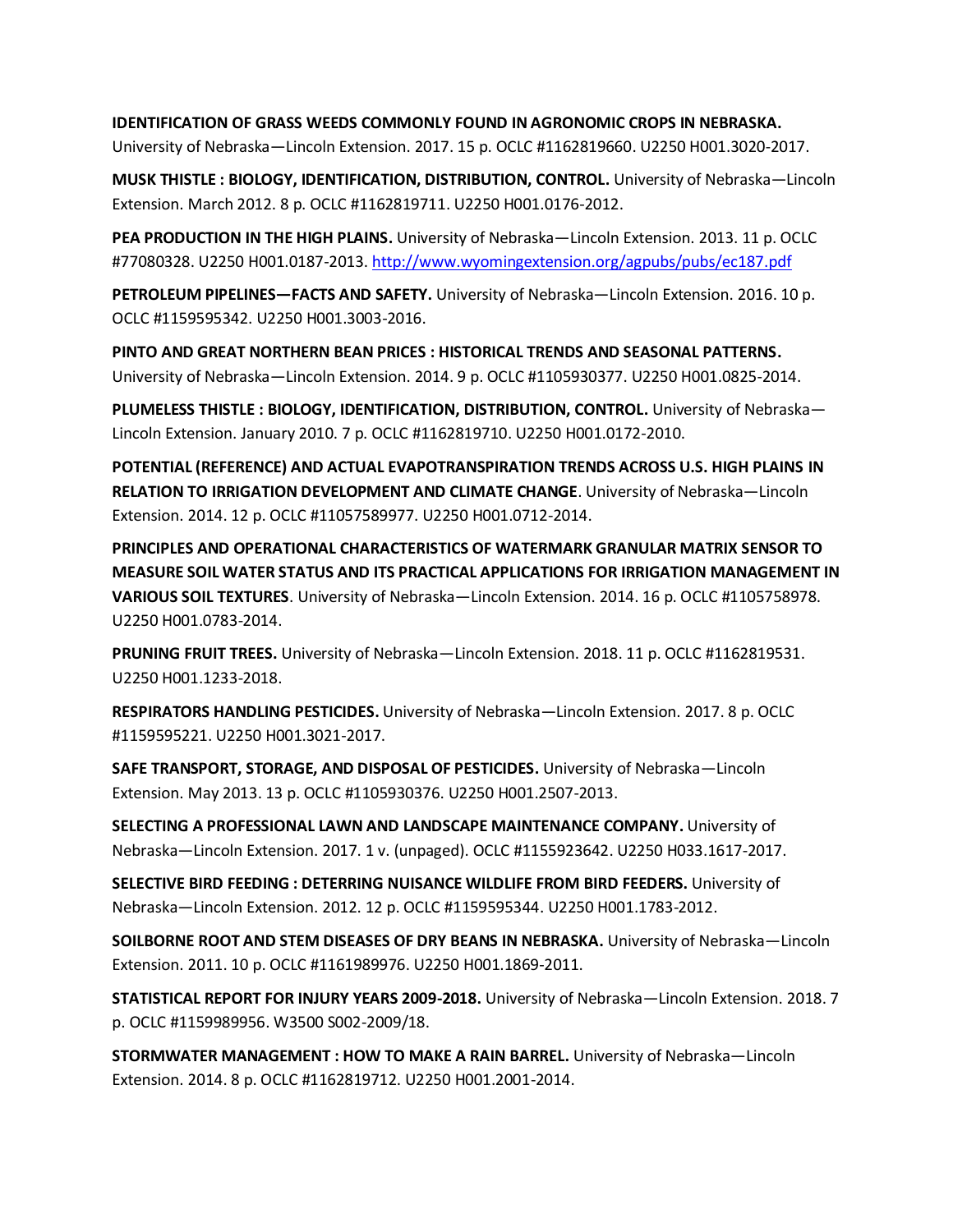**STRATEGIES TO PROMOTE AND ENHANCE BREASTFEEDING WITH CULTURAL AWARENESS.** University of Nebraska—Lincoln Extension. 2017. 1 v. (unpaged). OCLC #1155923218. U2250 H033.2291-2017.

**SUGAR BEET SEEDLING DISEASES.** University of Nebraska—Lincoln Extension. 2008. 7 p. OCLC #1161989978. U2250 H001.1897-2008.

**SUNFLOWER DISEASE PROFILES I.** University of Nebraska—Lincoln Extension. 2012. 2 p. OCLC #1161989670. U2250 H001.1900-2012.

**SUNFLOWER DISEASE PROFILES II.** University of Nebraska—Lincoln Extension. 2012. 2 p. OCLC #1161989972. U2250 H001.1902-2012.

**UNDERSTANDING FUNGICIDE RESISTANCE.** University of Nebraska—Lincoln Extension. June 2018. 10 p. OCLC #1162819659. U2250 H001.3033-2018.

**NEBRASKA STUBBLE ACCESS GUIDE : ADDENDUM TO 2019-2020 PUBLIC ACCESS ATLAS.** Nebraska Game and Parks. September 2019. 1 v. (unpaged). OCLC #1159989957. G1000 X015-2019/20 (Add). <http://govdocs.nebraska.gov/epubs/G1000/X015-201920a.pdf>

### HEALTH

**A VISION FOR COMMUNITY INTEGRATION : NEBRASKA'S OLMSTEAD PLAN.** Nebraska Department of Health and Human Services. December 2019. 83 p. OCLC #1152528230. H8035 B012-2019. <http://govdocs.nebraska.gov/epubs/H8035/B012-2019.pdf>

**AGING & DISABILITY RESOURCE CENTER REPORT.** Nebraska Department of Health and Human Services. December 1, 2019. 31 p. OCLC 31151660578. H8031 B007-2019. <http://govdocs.nebraska.gov/epubs/H8031/B007-2019.pdf>

**ANALYSIS : FISCAL IMPACT OF INITIATIVE 427.** Nebraska Department of Health and Human Services. September 21, 2018. 19 p. OCLC #1152528231. H8900 B016-2018. <http://govdocs.nebraska.gov/epubs/H8900/B016-2018.pdf>

**CLINICIANS PROFICIENT IN CASI.** Nebraska Department of Health and Human Services. April 4, 2011. 12 p. OCLC #1152891514. H8210 D007-2011[. http://govdocs.nebraska.gov/epubs/H8210/D007-2011.pdf](http://govdocs.nebraska.gov/epubs/H8210/D007-2011.pdf)

**LEGISLATIVE REPORT FY 2018 AND 2019.** Behavioral Health Education Center of Nebraska. 2019. 34 p. OCLC #1151660582. H8270 B002-2018/19[. http://govdocs.nebraska.gov/epubs/H8270/B002-](http://govdocs.nebraska.gov/epubs/H8270/B002-201819.pdf) [201819.pdf](http://govdocs.nebraska.gov/epubs/H8270/B002-201819.pdf)

**LEGISLATIVE REPORT, LB 1160, SECTION 6.** Nebraska Department of Health and Human Services. September 16, 2019. 49 p. OCLC #1151660580. H8060 B010-2019 (Sect. 6). <http://govdocs.nebraska.gov/epubs/H8060/B010-2019s6.pdf>

**LEGISLATIVE REPORT, LB 1160, SECTION 7.** Nebraska Department of Health and Human Services. August 7, 2019. 20 p. OCLC #1151660579. H8060 B010-2017 (Sect.7). <http://govdocs.nebraska.gov/epubs/H8060/B010-2019s7.pdf>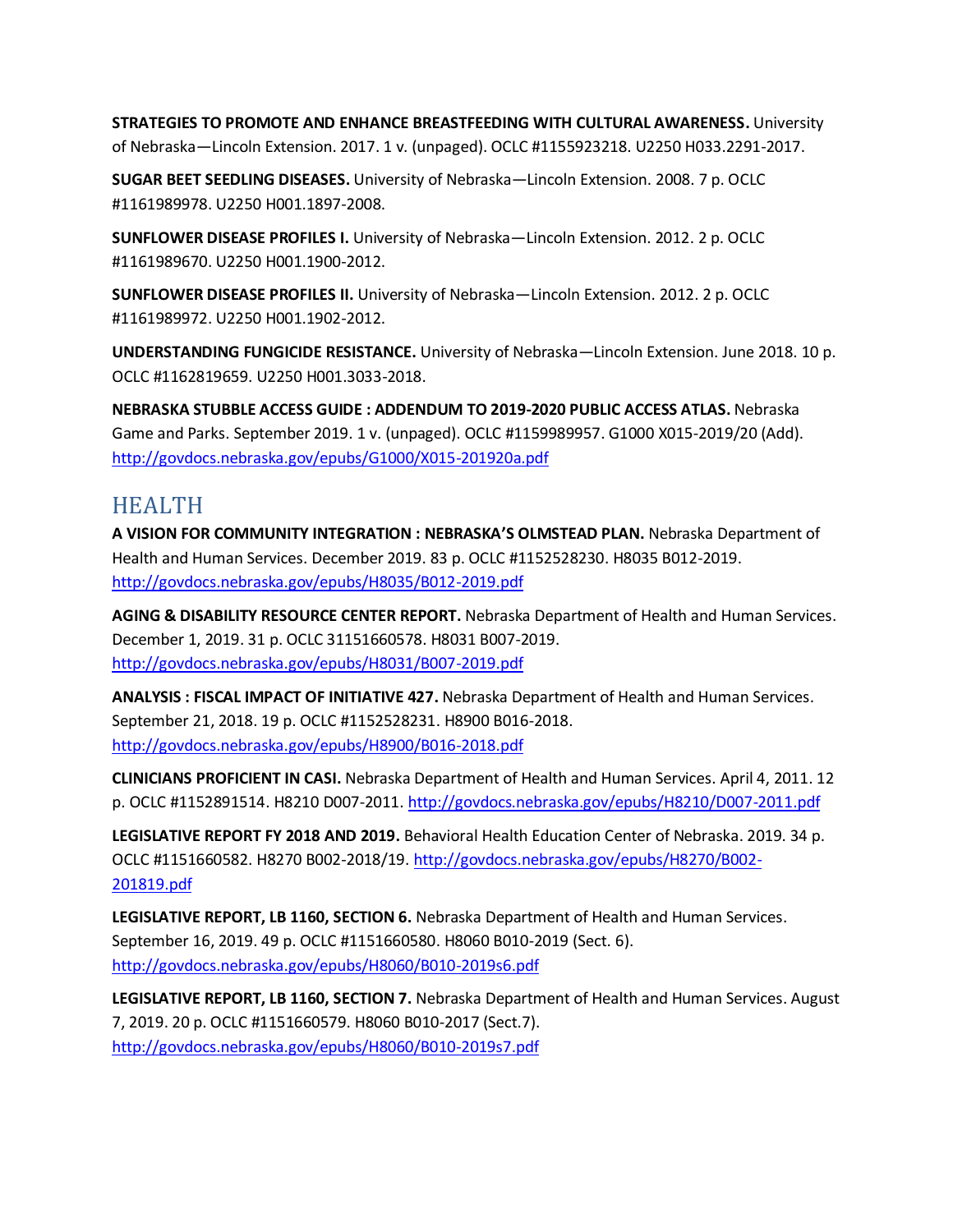**NEBRASKA STATE OPETIONS REPORT LB171 : SUPPLEMENTAL NUTRITION ASSISTANCE PROGRAM.**  Nebraska Department of Health and Human Services. 2019. 1 v. (unpaged). OCLC #1152528229. H8075 B003-2019[. http://govdocs.nebraska.gov/epubs/H8075/B003-2019.pdf](http://govdocs.nebraska.gov/epubs/H8075/B003-2019.pdf)

**STANDARDIZED MODEL PROFICIENCY.** Nebraska Department of Health and Human Services. April 4, 2011. 34 p. OCLC #1152891554. H8210 D006-2011. [http://govdocs.nebraska.gov/epubs/H8210/D006-](http://govdocs.nebraska.gov/epubs/H8210/D006-2011.pdf) [2011.pdf](http://govdocs.nebraska.gov/epubs/H8210/D006-2011.pdf)

**TITLE 181, SPECIAL HEALTH PROGRAMS, CHAPTER 5, CONSENT FOR PREDICTIVE GENETIC TESTING.**  Nebraska Department of Health and Human Services. March 10, 2010. 24 p. OCLC #1112493706. H8310 R181.0005-2010[. http://govdocs.nebraska.gov/epubs/H8310/R181.0005-2010.pdf](http://govdocs.nebraska.gov/epubs/H8310/R181.0005-2010.pdf)

**YOUTH TOBACCO SURVEY RESULTS FOR 2019.** Nebraska Department of Health and Human Services. 2019. 64 p. OCLC #1031218257. H8250 B007-2019. [http://govdocs.nebraska.gov/epubs/H8250/B007-](http://govdocs.nebraska.gov/epubs/H8250/B007-2019.pdf) [2019.pdf](http://govdocs.nebraska.gov/epubs/H8250/B007-2019.pdf)

### INFORMATION

**REPORT ON THE STATUS OF ENTERPRISE PROJECT.** Nebraska Chief Information Office. December 2019. 1 v. (various pagings). OCLC #11509119848. A2400 B001-2019. <http://govdocs.nebraska.gov/epubs/A2400/B001-2019.pdf>

### LABOR

**NEBRASKA STATEWIDE HIRING AND TRAINING NEEDS REPORT.** Nebraska Department of Labor. June 2019. 41 p. OCLC #114685232. L1100 B032-2019[. http://govdocs.nebraska.gov/epubs/L1100/B032-](http://govdocs.nebraska.gov/epubs/L1100/B032-2019.pdf) [2019.pdf](http://govdocs.nebraska.gov/epubs/L1100/B032-2019.pdf)

# LABOR & ECONOMIC DEVELOPMENT

**COLUMBUS HIRING AND TRAINING NEEDS REPORT.** Nebraska Departments of Labor & Economic Development. May 2018. 29 p. OCLC #1145940069. L1100 B032.0975-2018. <http://govdocs.nebraska.gov/epubs/L1100/B032.0975-2018.pdf>

**COLUMBUS LABOR AVAILABILITY REPORT.** Nebraska Departments of Labor & Economic Development. Spring 2018. 35 p. OCLC #1145858859. L1100 B007.0975-2018. <http://govdocs.nebraska.gov/epubs/L1100/B007.0975-2018.pdf>

**FREMONT HIRING AND TRAINING NEEDS REPORT.** Nebraska Departments of Labor & Economic Development. May 2018. 29 p. OCLC #1145940070. L1100 B032.2180-2018. <http://govdocs.nebraska.gov/epubs/L1100/B032.2180-2018.pdf>

**FREMONT LABOR AVAILABILITY REPORT.** Nebraska Departments of Labor & Economic Development. Spring 2018. 35 p. OCLC #1145858860. L1100 B007.2180-2018. <http://govdocs.nebraska.gov/epubs/L1100/B007.2180-2018.pdf>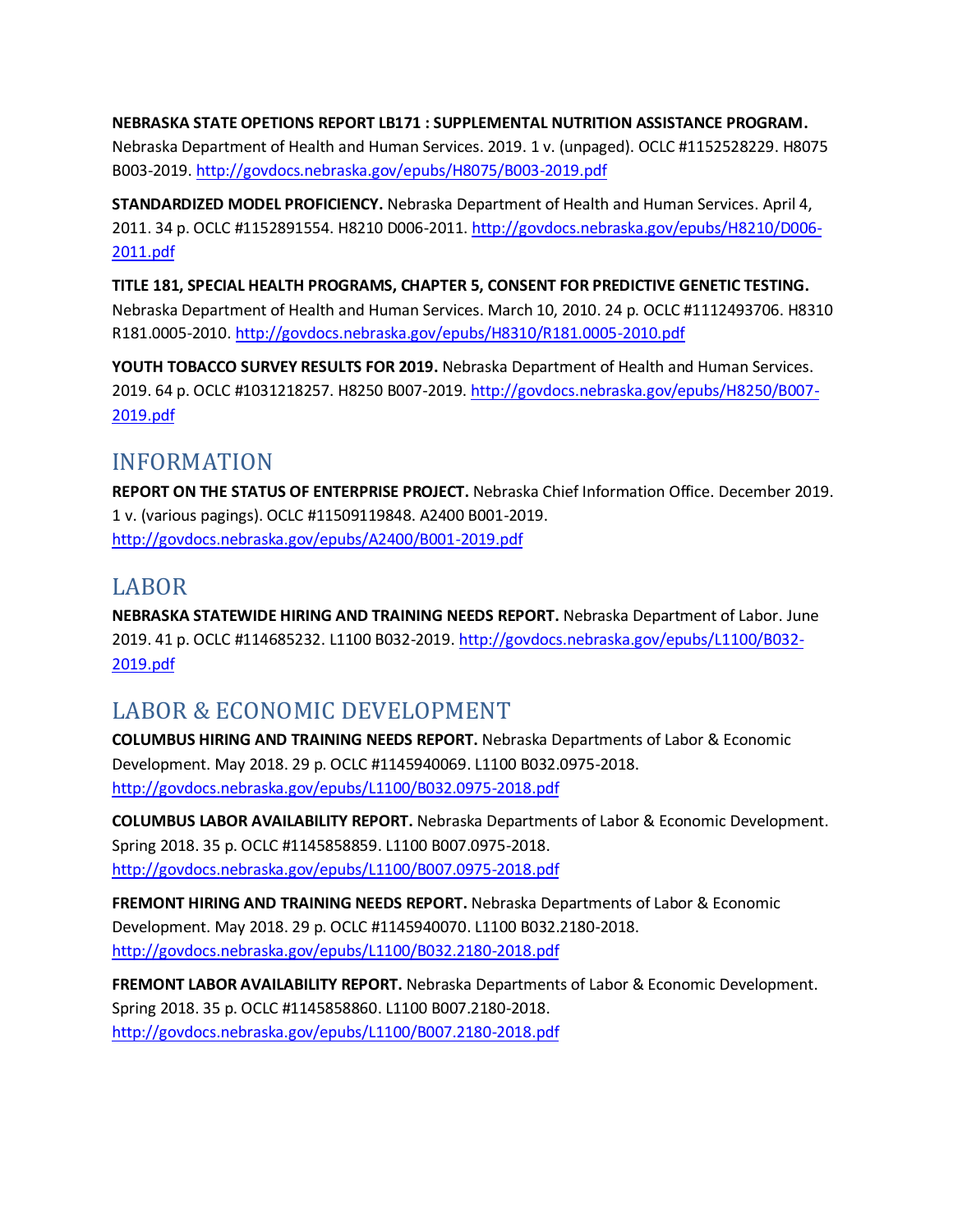**LINCOLN AREA HIRING AND TRAINING NEEDS REPORT.** Nebraska Departments of Labor & Economic Development. June 2018. 29 p. OCLC #1145940260. L1100 B032.4365-2018. <http://govdocs.nebraska.gov/epubs/L1100/B032.4365-2018.pdf>

**LINCOLN AREA LABOR AVAILABILITY REPORT.** Nebraska Departments of Labor & Economic Development. Summer 2018. 40 p. OCLC #1145860580. L1100 B007.4365-2018. <http://govdocs.nebraska.gov/epubs/L1100/B007.4365-2018.pdf>

**NEBRASKA STATEWIDE LABOR AVAILABILITY REPORT.** Nebraska Department of Labor. June 2019. 49 p. OCLC #1151660604. L1100 B007-2019[. http://govdocs.nebraska.gov/epubs/L1100/B007-2019.pdf](http://govdocs.nebraska.gov/epubs/L1100/B007-2019.pdf)

**NORFOLK HIRING AND TRAINING NEEDS REPORT.** Nebraska Departments of Labor & Economic Development. May 2018. 29 p. OCLC #1145939922. L1100 B032.5200-2018. <http://govdocs.nebraska.gov/epubs/L1100/B032.5200-2018.pdf>

**OMAHA METRO HIRING AND TRAINING NEEDS REPORT.** Nebraska Departments of Labor & Economic Development. Spring 2018. 34 p. OCLC #1145939923. L1100 B032.5570-2018. <http://govdocs.nebraska.gov/epubs/L1100/B032.5570-2018.pdf>

**OMAHA METRO LABOR AVAILABILITY REPORT.** Nebraska Departments of Labor & Economic Development. Spring 2018. 39 p. OCLC #1145860581. L1100 B007.5570-2018. <http://govdocs.nebraska.gov/epubs/L1100/B007.5570-2018.pdf>

**O'NEILL AREA LABOR AVAILABILITY REPORT.** Nebraska Department of Labor. June 2019. 40 p. OCLC #1145858424. L1100 B007.5585-2019[. http://govdocs.nebraska.gov/epubs/L1100/B007.5585-2019.pdf](http://govdocs.nebraska.gov/epubs/L1100/B007.5585-2019.pdf)

**VALENTINE AREA LABOR AVAILABILITY REPORT.** Nebraska Department of Labor. June 2019. 40 p. OCLC #1145858425. L1100 B007.8085-2019[. http://govdocs.nebraska.gov/epubs/L1100/B007.8085-2019.pdf](http://govdocs.nebraska.gov/epubs/L1100/B007.8085-2019.pdf)

### LEGISLATURE

**DISTRICTS AT-A-GLANCE : A SNAPSHOT OF NEBRASKA LEGISLATIVE DISTRICTS ACROSS IMPORTANT POLICY INDICATORS.** Nebraska Legislative Research Office. November 2019. 50 p. OCLC #1151409744. L3800 B042-2019[. http://govdocs.nebraska.gov/epubs/L3800/B042-2019.pdf](http://govdocs.nebraska.gov/epubs/L3800/B042-2019.pdf)

**EDUCATION COMMITTEE LOTTERY STUDY.** Nebraska Legislature. December 31, 2019. 151 p. OCLC #1151354617. L3740 B031-2019[. http://govdocs.nebraska.gov/epubs/L3740/B031-2019.pdf](http://govdocs.nebraska.gov/epubs/L3740/B031-2019.pdf)

**FOOD TRUCKS : AN LRO BACKGROUNDER.** Nebraska Legislative Research Office. March 2020. 22 p. OCLC #1152173496. L3800 B047-2020[. http://govdocs.nebraska.gov/epubs/L3800/B047-2020.pdf](http://govdocs.nebraska.gov/epubs/L3800/B047-2020.pdf)

**LR 106 : INTERIM STUDY TO REVIEW THE BOILER SAFETY CODE ADVISORY BOARD AND OCCUPATIONAL REGULATIONS FOR BOILER INSPECTORS.** Nebraska Legislature. July 1, 2019. 7 p. OCLC #1151409743. L3730 B049-2019[. http://govdocs.nebraska.gov/epubs/L3730/B049-2019.pdf](http://govdocs.nebraska.gov/epubs/L3730/B049-2019.pdf)

**MID-BIENNIUM BUDGET ADJUSTMENTS 2019-2021 BIENNIUM.** Nebraska Legislature, Budget Division. January 15, 2020. 40 p. OCLC #1150919842. A2200 B002-2020. <http://govdocs.nebraska.gov/epubs/A2200/B002-2020.pdf>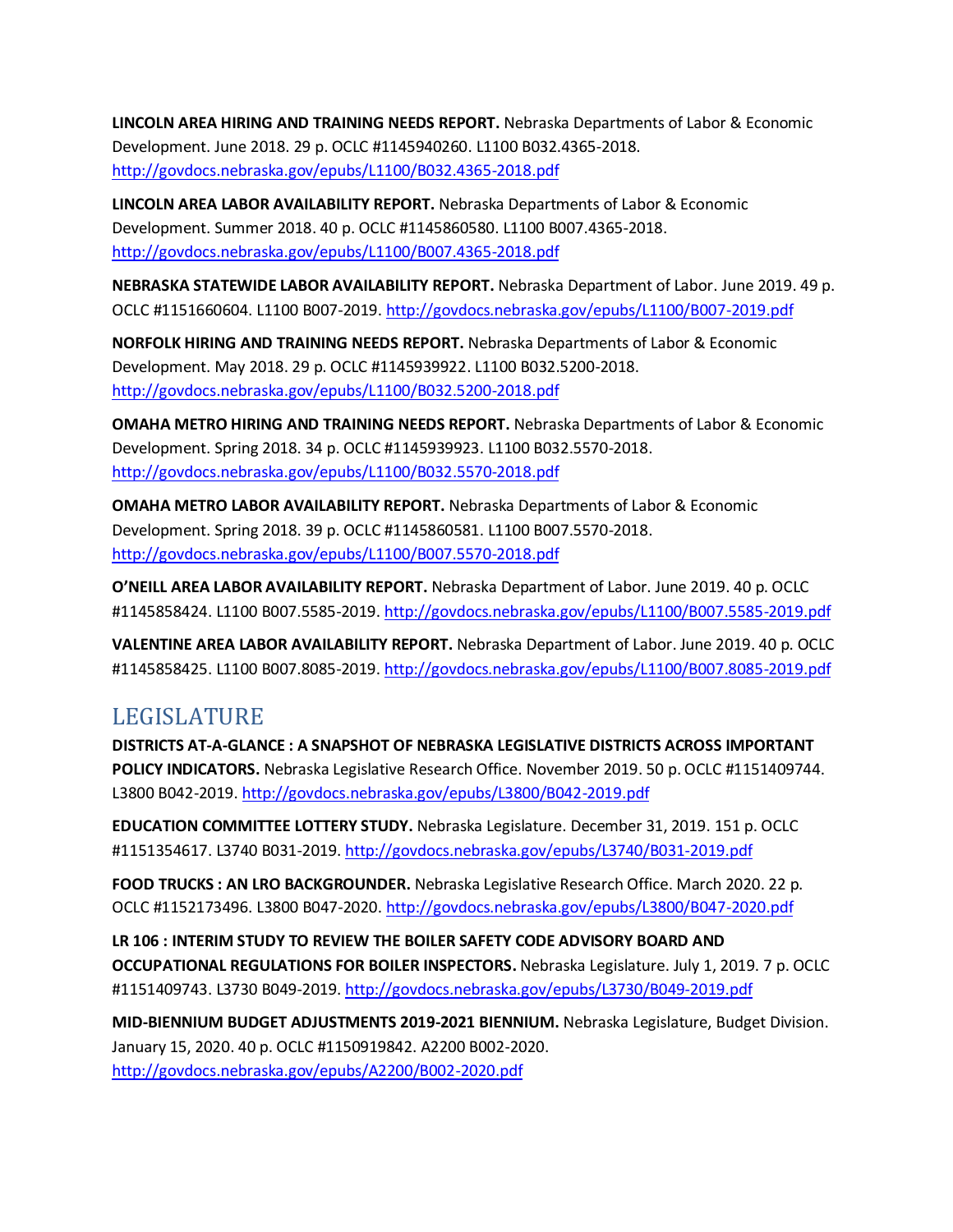**NEBRASKA'S MISCELLANEOUS TAXES : A LEGISLATIVE RESEARCH OFFICE BACKGROUNDER.** Nebraska Legislative Research Office. December 2019. 22 p. OCLC #1152173500. L3800 B040-2019. <http://govdocs.nebraska.gov/epubs/L3800/B040-2019.pdf>

**NEW MARKETS JOB GROWTH INVESTMENT ACT : PERFORMANCE ON SELECTED METRICS.** Nebraska Legislative Audit Office. March 2020. 38 p. OCLC #1152173497. L3800 B012.0107-2020. <http://govdocs.nebraska.gov/epubs/L3800/B012.0107-2020.pdf>

**OCCUPATIONAL BOARD REFORM ACT REPORT FOR LAW ENFORCEMENT.** Nebraska Legislature. December 2019. 4 p. OCLC #1151409740. L3750 B056-2019. <http://govdocs.nebraska.gov/epubs/L3750/B056-2019.pdf>

**REVIEW OF THE OCCUPATIONAL REGULATION OF PRIVATE DETECTIES, PRIVATE DETECTIVE AGENCIES, AND PLAIN CLOTHES INVESTIGATORS.** Nebraska Legislature. December 20, 2019. 1 v. (various pagings). OCLC #1151409741. L3745 B041-2019[. http://govdocs.nebraska.gov/epubs/L3745/B041-2019.pdf](http://govdocs.nebraska.gov/epubs/L3745/B041-2019.pdf)

**REVIEW OF THE OCCUPATIONAL REGULATION OF WATER-BASED FIRE PROTECTION SYSTEM CONTRACTORS.** Nebraska Legislature. December 18, 2019. 10 p. OCLC #1151409742. L3745 B040-2019. <http://govdocs.nebraska.gov/epubs/L3745/B040-2019.pdf>

**SUBJECT INDEX TO BILLS AND CONSTITUTIONAL AMENDMENT RESOLUTIONS INTRODUCED.** Nebraska Legislature. February 2020. 54 p. OCLC #21183688. L3300 D004-2020. [https://nebraskalegislature.gov/FloorDocs/106/PDF/Journal/r2\\_intro\\_subject\\_index.pdf](https://nebraskalegislature.gov/FloorDocs/106/PDF/Journal/r2_intro_subject_index.pdf)

**THE BASICS OF NEBRASKA'S PROPERTY TAX : A LEGISLATIVE RESEARCH OFFICE BACKGROUNDER.**  Nebraska Legislative Research Office. January 2020. 13 p. OCLC #1152173499. L3800 B037-2020. <http://govdocs.nebraska.gov/epubs/L3800/B037-2020.pdf>

### REAL ESTATE

**NEBRASKA REAL ESTATE LICENSE ACT AND RULES AND REGULATIONS.** Nebraska Real Estate Commission. March 2019. 1 v. (various pagings). OCLC #1155202896. R3000 Q001-2019. <http://govdocs.nebraska.gov/epubs/R3000/Q001-2019.pdf>

### REAL PROPERTY

**NEBRASKA APPRAISAL MANAGEMENT COMPANY REGISTRATION ACT.** Nebraska Real Property Appraiser Board. September 1, 2019. 19 p. OCLC #1155503636. R2000 Q002-2019. <http://govdocs.nebraska.gov/epubs/R2000/Q002-2019.pdf>

**REAL PROPERTY APPRAISER ACT.** Nebraska Real Property Appraiser Board. September 1, 2019. 50 p. OCLC #1155503635. R2000 Q001-2019[. http://govdocs.nebraska.gov/epubs/R2000/Q001-2019.pdf](http://govdocs.nebraska.gov/epubs/R2000/Q001-2019.pdf)

#### RETIREMENT

**NEBRASKA COUNTY RETIREMENT SYSTEM MANUAL FOR COUNTY CLERKS.** Nebraska Public Employees Retirement System. September 2018. 1 v. (various pagings). OCLC #1155503877. R4000 H003-2018. <http://govdocs.nebraska.gov/epubs/R4000/H003-2018.pdf>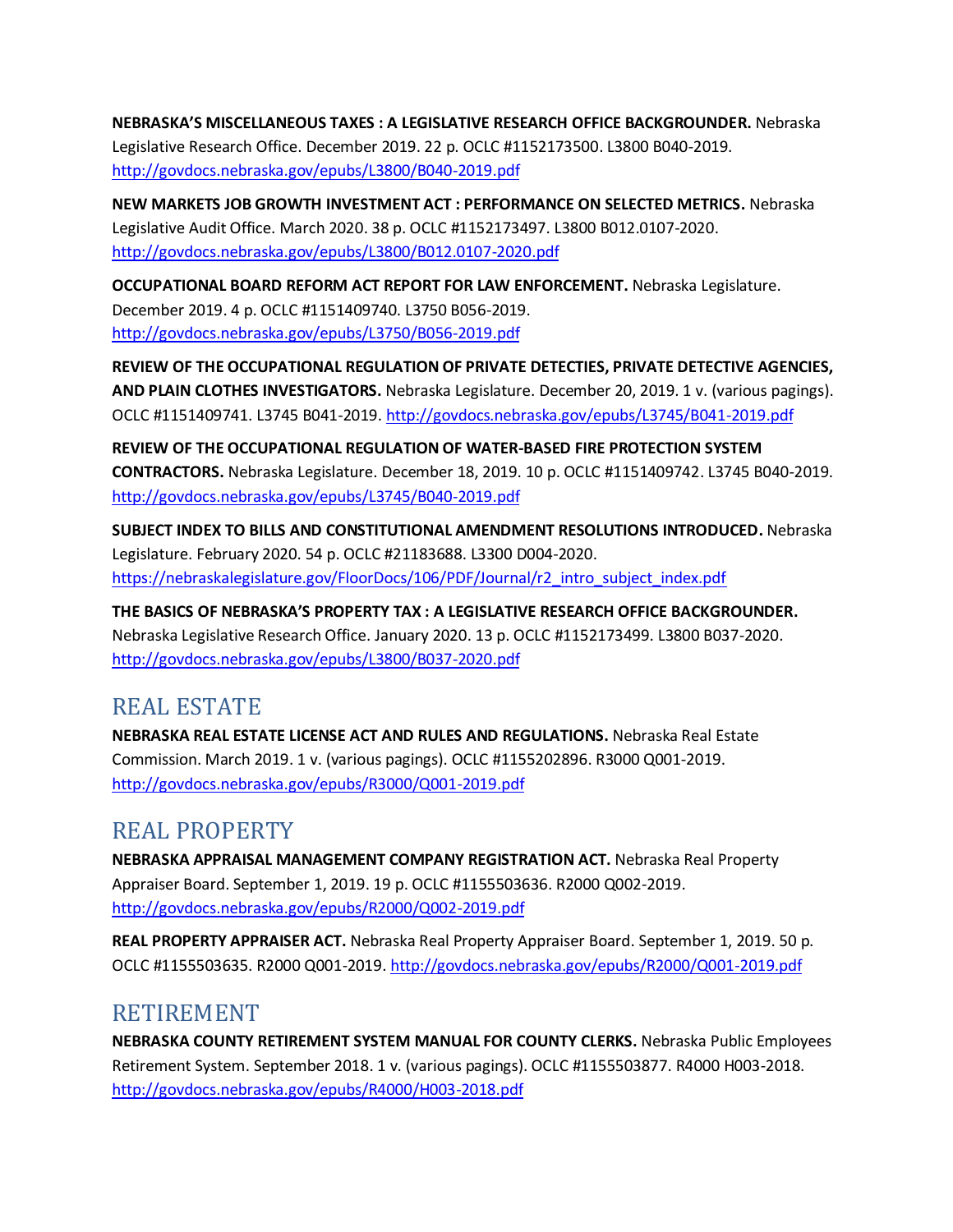#### **NEBRASKA DEFERRED COMPENSATION PLAN : EMPLOYEES RETIREMENT SYSTEM HANDBOOK.**

Nebraska Public Employees Retirement System. August 2019. 23 p. OCLC #1155503638. R4200 H001- 2019[. http://govdocs.nebraska.gov/epubs/R4200/H001-2019.pdf](http://govdocs.nebraska.gov/epubs/R4200/H001-2019.pdf)

**NEBRASKA SCHOOL RETIREMENT SYSTEM MANUAL FOR EMPLOYER CONTACTS.** Nebraska Public Employees Retirement System. June 2019. 1 v. (various pagings). OCLC #1160206622. R4300 H002-2019. <http://govdocs.nebraska.gov/epubs/R4300/H002-2019.pdf>

**PUBLIC EMPLOYEES RETIREMENT BOARD POLICIES.** Nebraska Public Employees Retirement System. August 2018. 44 p. OCLC #1155639141. R4000 H005-2018. <http://govdocs.nebraska.gov/epubs/R4000/H005-2018.pdf>

#### REVENUE

**REPORT TO NEBRASKA ECONOMIC FORECASTING ADVISORY BOARD.** Nebraska Department of Revenue. October 24, 2019. 62 p. OCLC #46326358. R5000 B009-2019 (Oct). <http://govdocs.nebraska.gov/epubs/R5000/B009-2019oct.pdf>

**REPORT TO NEBRASKA ECONOMIC FORECASTING ADVISORY BOARD.** Nebraska Department of Revenue. February 28, 2020. 62 p. OCLC #46326358. R5000 B009-2020 (Feb). <http://govdocs.nebraska.gov/epubs/R5000/B009-2020feb.pdf>

**REPORT TO NEBRASKA ECONOMIC FORECASTING ADVISORY BOARD.** Nebraska Department of Revenue. July 23, 2020. 41 p. OCLC #46326358. R5000 B009-2020 (Jul). <http://govdocs.nebraska.gov/epubs/R5000/B009-2020jul.pdf>

### TRANSPORTATION

**DEVELOPMENT OF AN NDT TOOL FOR IN-SITU ASSESSMENT OF PRESTRESS LOSS.** Nebraska Department of Transportation. January 2020. 35 p. OCLC #1159989650. R6000 B016.0337-2020. <http://govdocs.nebraska.gov/epubs/R6000/B016.0337-2020.pdf>

**NEBRASKA AIRPORT CAPITAL IMPROVEMENT PLAN, FISCAL YEARS 2019-2028.** Nebraska Department of Transportation. April 2019. 1 v. (unpaged). OCLC #1150919985. A4000 B003-2019. <http://govdocs.nebraska.gov/epubs/A4000/B003-2019.pdf>

**PRECAST CONCRETE ECK-TO-GIRDER CONNECTION USING UHPC.** Nebraska Department of Transportation. December 2019. 82 p. OCLC #1159989854. R6000 B085-2019. <http://govdocs.nebraska.gov/epubs/R6000/B085-2019.pdf>

**PROJECTED HIGHWAY USER REVENUE DISTRIBUTION : FISCAL YEAR 2021.** Nebraska Department of Transportation. 2020. 1 v. (unpaged). OCLC #1050334918. R6000 B001-2021. <http://govdocs.nebraska.gov/epubs/R6000/B001-2021p.pdf>

**STATEWIDE PLANNING WORK PROGRAM SPR-1(58) AND PL-1(58), FISCAL YEAR 2021, JULY 1, 2020 TO JUNE 30, 2021.** Nebraska Department of Transportation. 2020. 1 v. (various pagings). OCLC #1004274564. R6000 B232-2020/21[. http://govdocs.nebraska.gov/epubs/R6000/B232-202021.pdf](http://govdocs.nebraska.gov/epubs/R6000/B232-202021.pdf)